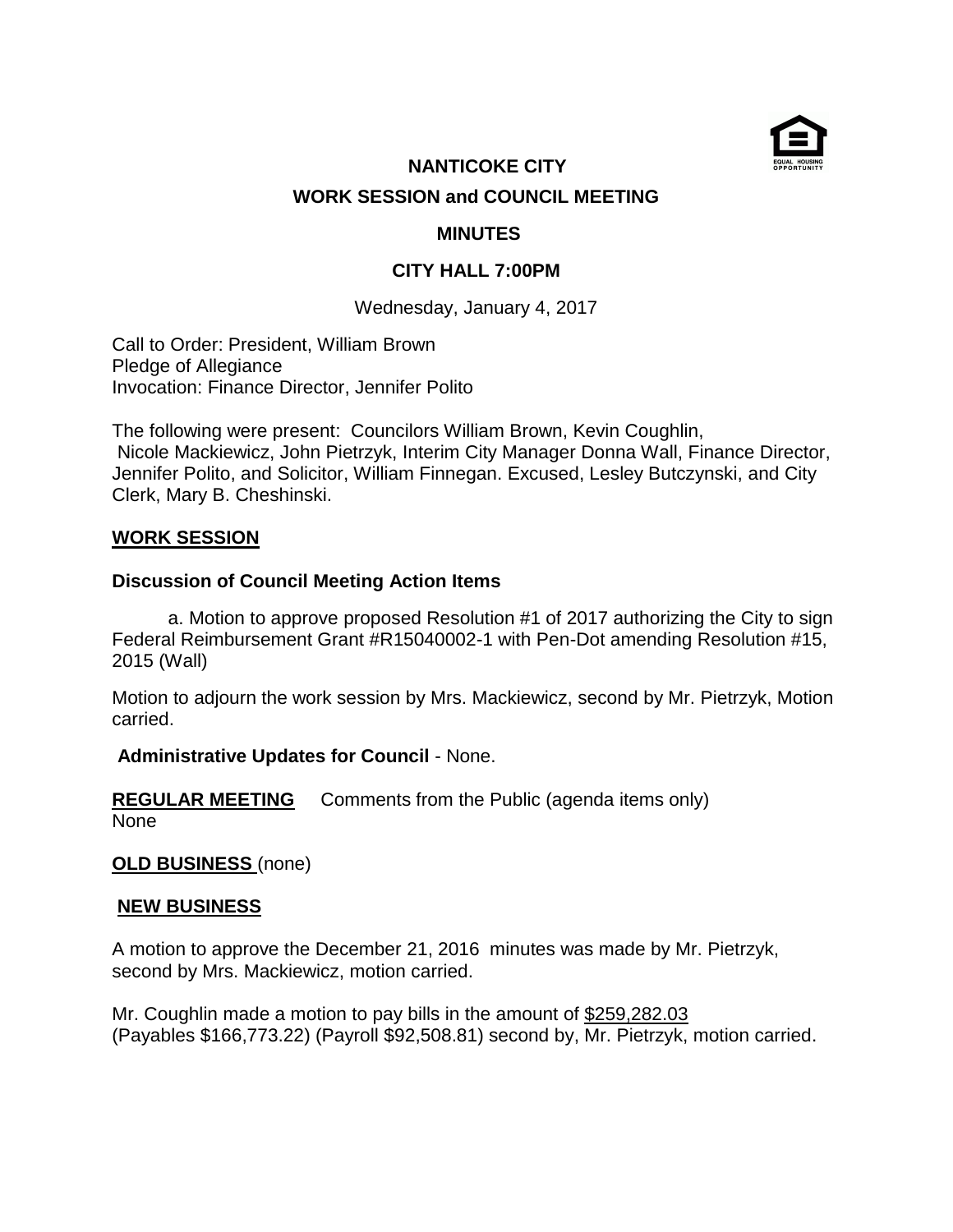A motion was made by Mrs. Mackiewicz, second by Mr. Coughlin to approve Resolution #1 of 2017 authorizing the City to sign Federal Reimbursement Grant #R15040002-1 with Pen-Dot amending Resolution #15, 2015 Motion carried.

## **COMMENTS FROM THE PUBLIC**

Mr. Telencho wished everyone a Happy New Year and said let's get down to business. Mr. Telencho referred to the last meeting when the Mayor said he was going to present the residents with updates and accomplishment that the City has made throughout 2016 and he wanted to know when this was going to be done. Donna Wall stated that the presentation would be at the next meeting on January 18, 2017. Mr. Telencho asked what we have done with all the grants we have received. Do we have 10 million plus dollars just sitting around somewhere? Donna Wall stated that the monies are all tied up in the downtown streetscape. Mr. Telencho wanted to know who gave the Construction Company permission to put materials and garbage on the Old Bowlarama property. He states it is blocking the sidewalks. Donna believes the owner gave Bower Construction permission but she will look into it for the next meeting. Mr. Telencho asked if the City was really going to establish Act 90 regarding blighted properties or is the City just blowing smoke. Attorney Finnegan stated that he and Jack just met today and we were discussing all the problem properties in the city. Mr. Telencho wants meetings like that and all reports presented at meetings published on the website to keep residents informed of what is going on. He states not everyone can attend the meetings. Bill Brown suggested for Donna to check the papers to see what municipalities publish a Community Report and the City should take part in this. Mr. Telencho stated on the Sept. 21, 2016 meeting stating there would be Citizens input and is this being done. Donna stated that this was done and that was concerning CDBG grant monies that are awarded once a year. She states there was 2 meetings that were advertised to discuss the CDBG Grant funds awarded to the City. Mr. Telencho asked why the 2015 Audited Financial statements are not out on the website. He states that they are supposed to be finished by March 31, 2016. He states we are not fixing the problems that the auditors write in their reports. Jennifer replied to his questions that there were circumstances beyond the City's control that has delayed the audit and they are the fact that there is a new GASB Act 68 that no pension company adhered to and the auditors had to add additional notes to opt out of the GASB 68 requirements and the fact that the auditors did not start the audit until August due to personnel issues in their office. Jennifer also stated that some things in the audit cannot be fixed to the manpower required such as Segregation of Duties. The City just cannot afford to hire enough people in the finance office so that duties are not duplicated by one individual. Jennifer stated we are fixing issues like tightening the internal controls in the City. She stated that is why we went cashless and that is why she was hired. Mr. Telencho asked what we can do about the website to getting information out there faster. He stated that there is no agenda for this meeting again. He wants to know if a City employee can post to the website or are we at the mercy of the Website owner. Jennifer stated that a City employee cannot edit the website and the problem is not the owner, it is the timeliness of the City getting JD the information.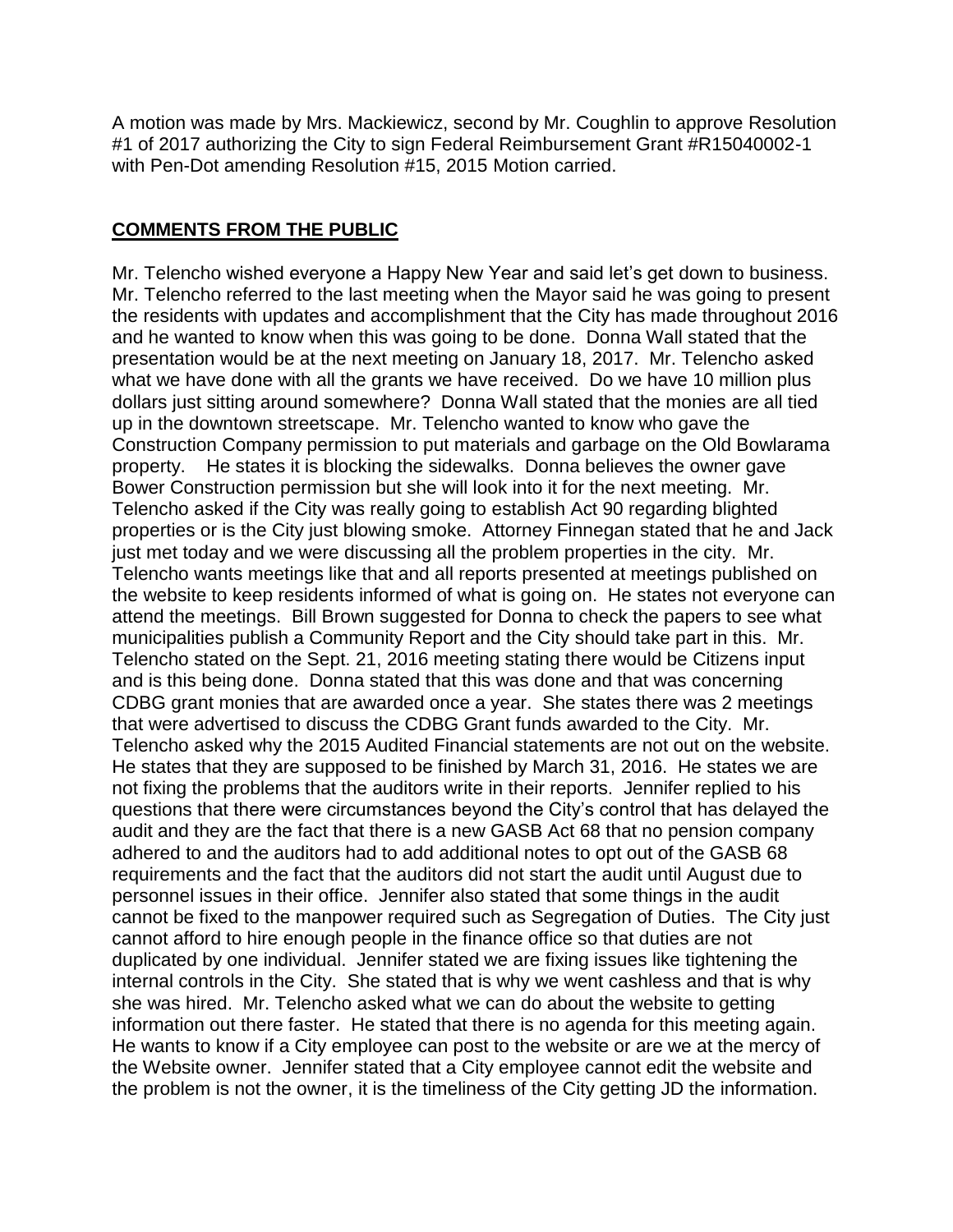Mr. Telencho suggested having the website run by students of the college….they will do it for free. Jennifer stated for the minimal fee JD charges the City, he does a great job with the website.

Mr. Gianuzzi asked if residents were allowed to paint lined on the streets and curbs by their handicap signs and Tom and Donna both stated no. Mr. Gianuzzi said that Northeast Counseling painted their curbs and wanted to know why they were allowed. Donna said they were just cited for it. Mr. Gianuzzi complained about the tractor trailers again and wants to know what the City is doing about the issues. Atty. Bill Finnegan said we have done everything we can due within the law. Bill Brown said as far as Hassey's property it is up for sale and we have done everything we can. Tom stated that there are more important issues that his officers are attending to than these tractor trailers. Mr. Gianuzzi inquired about the loss of income of 40,000 due to Warrior Run canceling their contract with the City and going to Hanover Twp. He wanted to know what that money was used for and if anything was done in the budget to account for this loss of revenue. Jennifer stated that the money was used to pay salaries and purchase equipment. She also stated the Police Budget was adjusted for 2017 and the police department will be doing their best to increase their revenues through fines and grants. Mr. Telencho wanted to expand on Mr. Gianuzzi's comment on the tractor trailers and stated that they have been parking on Broadway. Tom asked that when residents see issues like this during business hours to please call Tom and he will send an office or do himself to deal with the issue. The officers just do not have time to ride around looking for issues. Tom added that the police department just purchased a plate reader to increase revenues in the department. Tom informed the residents he is doing his best to repair the City's relationship with the newspapers to have them issue updates on issues resolved in the City. Tom wants everyone to start focusing on the positive things happening in Nanticoke versus always being so negative against the City. The City is truly moving in the right direction tom stated. Mr. Gianuzzi complimented the police officer that was out patrolling on Sunday for actually taking a minute to wave to the residents and he hopes this type of attitude keeps up.

Mr. Mike Marcella commented on how difficult it is to make a turn onto Main Street off of Walnut due to people parking too close to the corners. He suggested having the officers' patrol that area more often and or put a mirror on the building to help the drivers navigate through that area. Tom says the officers can cite but they are not staffed enough to have one officer to always be at that corner. Tom also stated the new street scape will fix that issue once it is complete. Mr. Marcella also commented about the Nebo Baptist Church and Housing Authority have also painted the curbs in front of their properties. He asked why it is okay for some but not others. Bill Brown stated no property owner is allowed to paint City property and no one gave them the permission to do so. Mr. Brown said it will be looked into by the City.